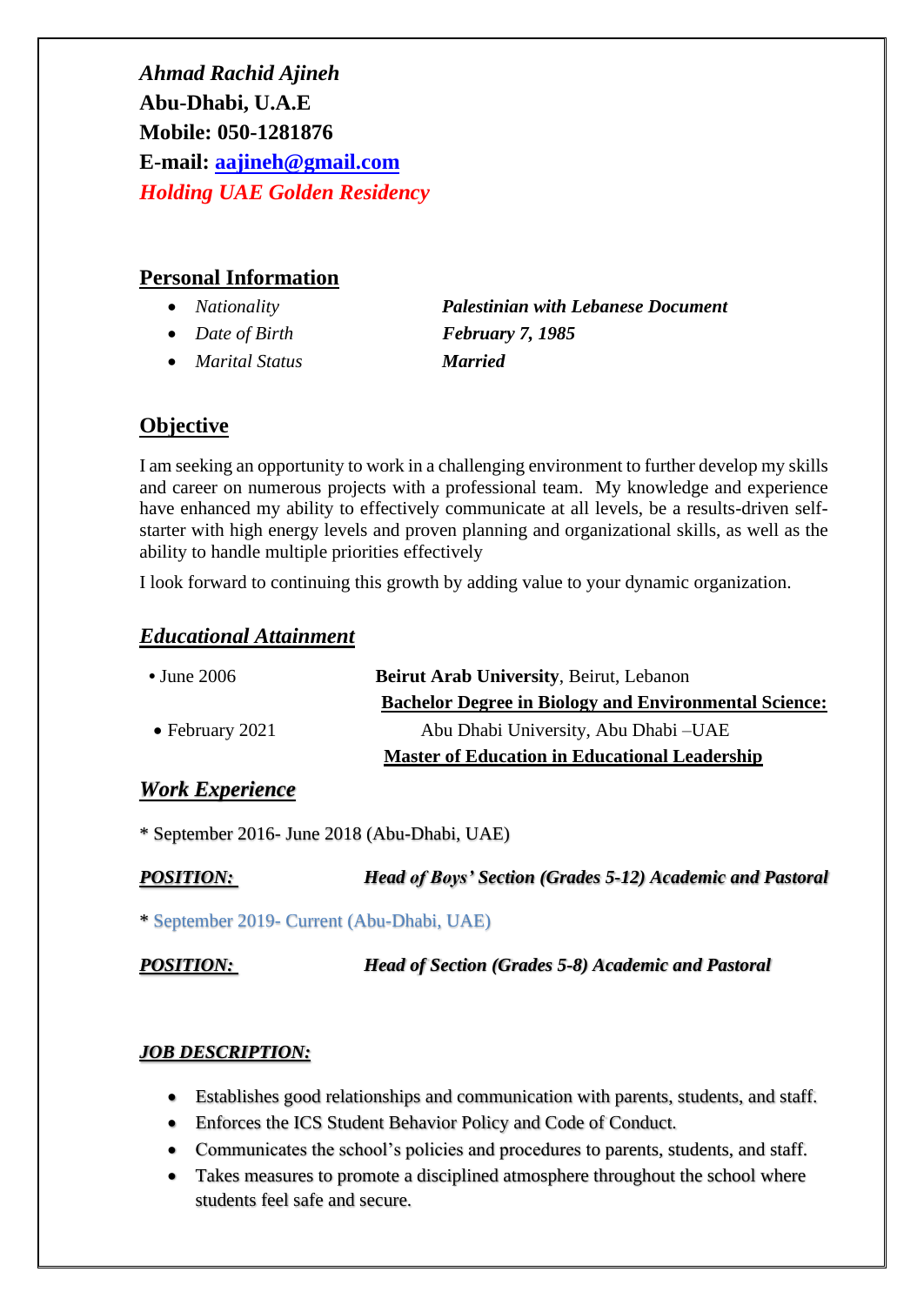- Holds orientation and ongoing awareness sessions for students on the Behavior Policy and Code of Conduct.
- Guides students to abide all school policies and promotes high expectations for outstanding student behavior. Makes sure that the personality /character assessment traits are built within every student.
- Deals with students, parents and staff in a patient and calm manner. Works to solve problems and resolve conflicts for the wellbeing of students.
- Maintains a visible presence in the section. Conducts regular tours of the section to enforce discipline, cleanliness and safety.
- Meets with parents to listen to their requests, concerns, suggestions and complaints and establish good relations with them.
- Discusses any complaints from parents or students with the concerned staff and listens to their point of view. Investigates complaints fully and applies the school policy to resolve any issues for the best interest of the students.
- Meets with parents of students who violate the school rules to discuss disciplinary and remedial action taken.
- Works collaboratively with the Activities & Events Coordinator to organize and oversee trips, co-curricular and extracurricular activities, competitions, special events, and school functions.
- Promotes teamwork and cooperation among staff and fosters a positive working environment based on respect and professionalism.
- Ensures that the school's policies and regulations are understood and implemented by all staff in the section.
- Oversees the work of area supervisors and ensures they are performing daily tasks accurately and on time.
- Ensures that students are following the school rules and procedures and reports all serious infractions and cases to the Disciplinary Committee.
- Receives daily reports on disciplinary matters from supervisors and monitors data concerning students' attendance, lateness, and behavior. Applies school policy and follows up cases of excessive absence, repeated lateness or poor behavior in coordination with supervisors.
- Inspects the student files in each area monthly. Checks that supervisors are recording data concerning students' attendance, lateness, and behavior and maintaining up-to-date student files.
- Reinforces the school's HR staff policies, job descriptions and staff code of ethics. Ensures that facilitators are following the Facilitator Handbook regulations and facilitator related code of conduct.
- Ensures all infractions of policy or procedure are dealt with appropriately and in a timely manner. Confers with staff individually to bring any policy violations to their attention. Provides coaching and guidance to ensure future compliance.
- Reports facilitators and supervisors related infractions and disciplinary cases to the Principal and/or Vice Principal.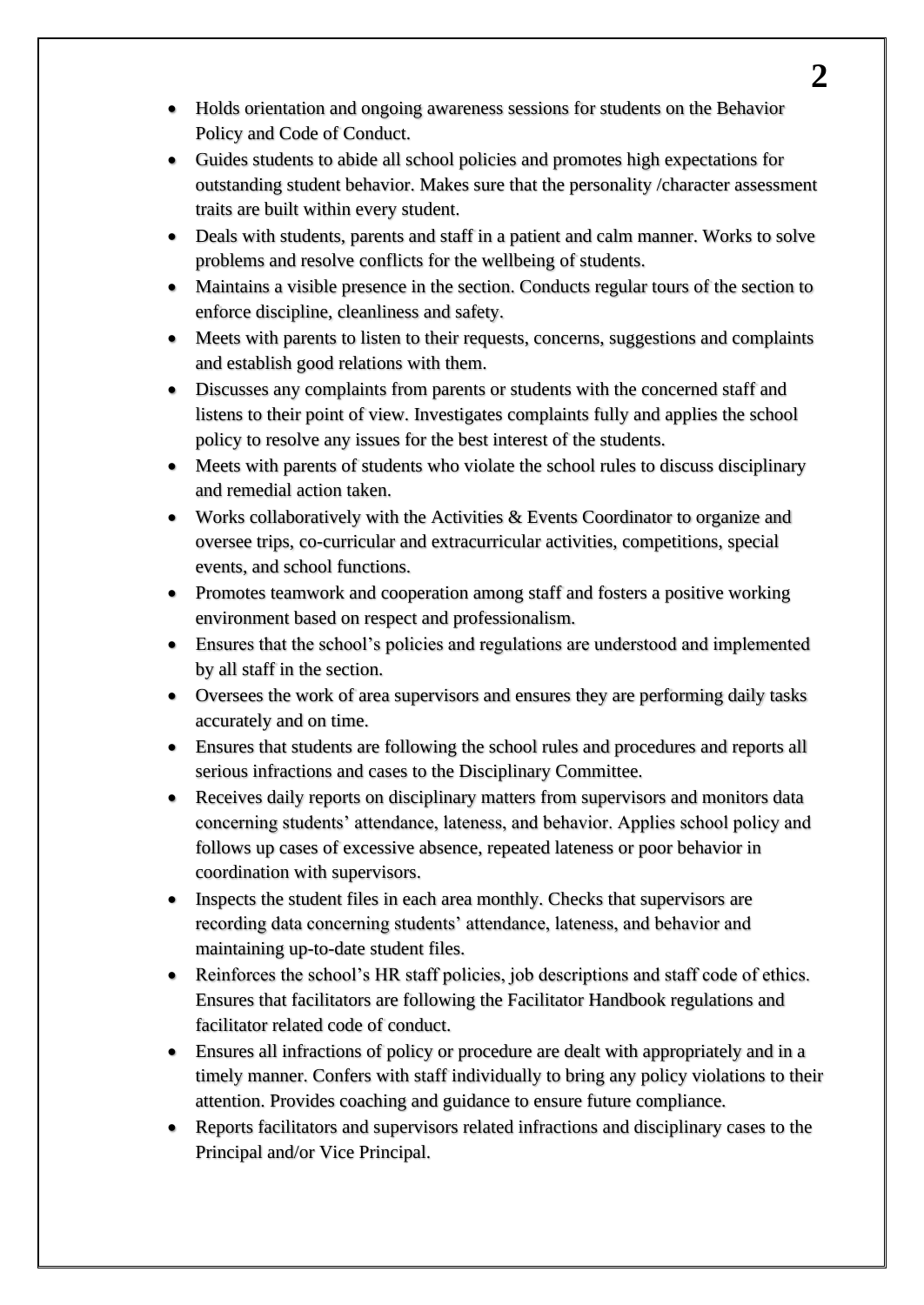- Monitors and supports supervisors and facilitators during recess, morning, class change, and after school. Assists in resolving any incidents or solving problems.
- Oversees supervisors and facilitators on duty and reports to the Principal and Vice Principal in case of lateness or performance of their duties below the expected standard.
- Addresses facilitators with inappropriate dress code or behavior and for repeated violations reports facilitators to the Principal and/or Vice Principal.
- Follows up weekly report on absence, lateness and behaviour from the Senior Supervisor.
- Assists in analyzing and interpreting statistical data on absence, lateness and behavior. Contributes to identifying trends and problem areas and taking any remedial action necessary based on these periodic reports.
- Serves as a member of the Disciplinary Committee.
- Serves as a member of the EHS Committee. Guides students and facilitators in practice fire drill evacuations.
- Models non-discriminatory practice.
- Participates in Administration meetings whenever needed.
- Makes sure that students and parents understand and abide the different rules and regulations cited in the Students - Parents' Handbook and Code of Conduct.
- Follows up and reports all academic related issues to the CAA.
- Makes sure that the prefects are performing their duties, and reports all infractions to the head of student life.
- Follows any other instructions and performs any other related duties as assigned by the Principal and/or Vice-Principal

## \* September 2009-Present International Community School (Abu-Dhabi, UAE)

## *POSITION: Head of Student Life*

## *JOB DESCRIPTION:*

- Allow students to become responsible leaders within our community and nurture in all students the traits of good citizenship through establishing a Student Council Body and Prefect Body
- Organizing the Senior Graduation Ceremony.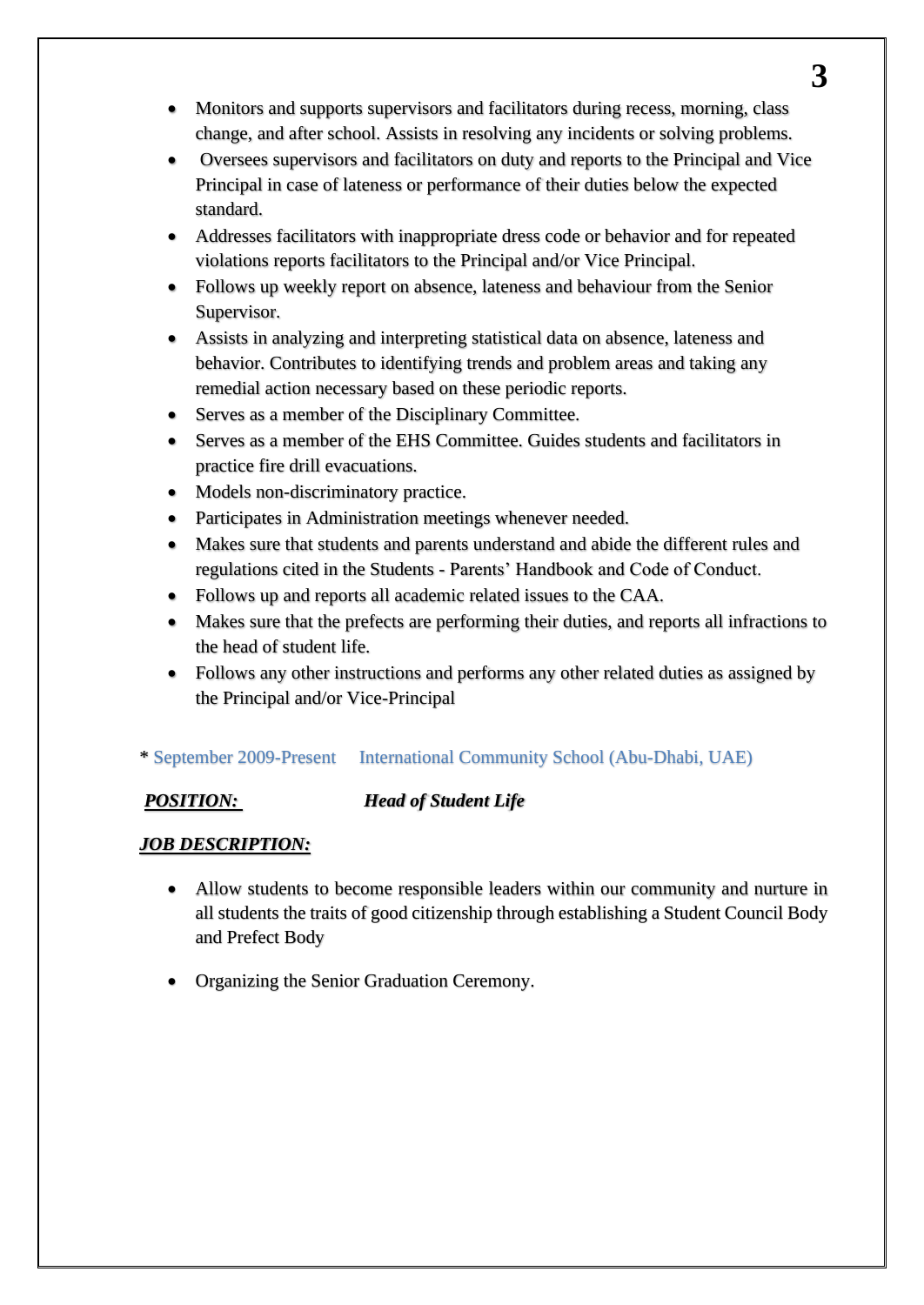### \* September 2010-Present International Community School (Abu-Dhabi, UAE)

### *POSITION: Head of Science Department*

### *JOB DESCRIPTION:*

- Plan & organize the development of the curriculum
- Monitor the implementation and progress of the NGSS curriculum
- Monitor the implementation of the SCF and My Identity program
- Train teachers on the implementation of the NGSS curriculum
- Train teachers on the usage of the  $21<sup>st</sup>$  Century skills
- Follow up on the implementation of the NGSS curriculum
- Monitor teacher's individual lesson plan on a weekly basis
- Organize and control the suitability of selected text and workbooks to meet the curriculum outcome
- Recommend, source and provide teachers in the department with the necessary and appropriate teacher guides, reference books and teaching aids
- Prepare a book list and a list of teaching aids for the coming academic year
- Inform and advise newly appointed staff members on the policies, procedures and systems, rules and regulations
- Conduct a performance review on new staff members within the probationary period and report it to the principal
- Conduct regular class observation to gain first-hand knowledge of teacher competence and performance; compile and submit visit reports, signed by the teacher, to the principal
- Discuss strengths and weaknesses of observed performance with the teacher
- Scrutinize worksheets and quizzes prepared by the teacher
- Conduct weekly department meetings, maintain minutes of meetings
- Check all tests and examination papers prepared by staff
- Moderate a sample of corrected test & exam before release of results
- Analyze class test and exam results in terms of an acceptable distribution of scores
- Liaise between parents and teachers to address any queries regarding individual subject specific performance and progress

### \* September 2009-Present International Community School (Abu-Dhabi, UAE)

### *POSITION: Biology / Science Teacher*

| Grade 12 AP              | September 2019-Present                              |
|--------------------------|-----------------------------------------------------|
| Grade 11 AP              | September 2018-Present                              |
| Grade 11 (HS)            | September 2017- Present                             |
| Grade 10 (IG)-10 (HS)    | September 2014-June 2017                            |
| Grades 8-9 (IG)-10 (IG)- | September 2012- June 2014                           |
| Grades 8-9 (IG)-10(HS)   | September 2011- June 2012                           |
| Grades 8-9 (HS)-10 (HS)  | September 2010- June 2011                           |
|                          | Grades 7-8-9 (HS)-10 (HS) September 2009- June 2010 |
| Grades 4-6               | September 2007- June 2009                           |

**4**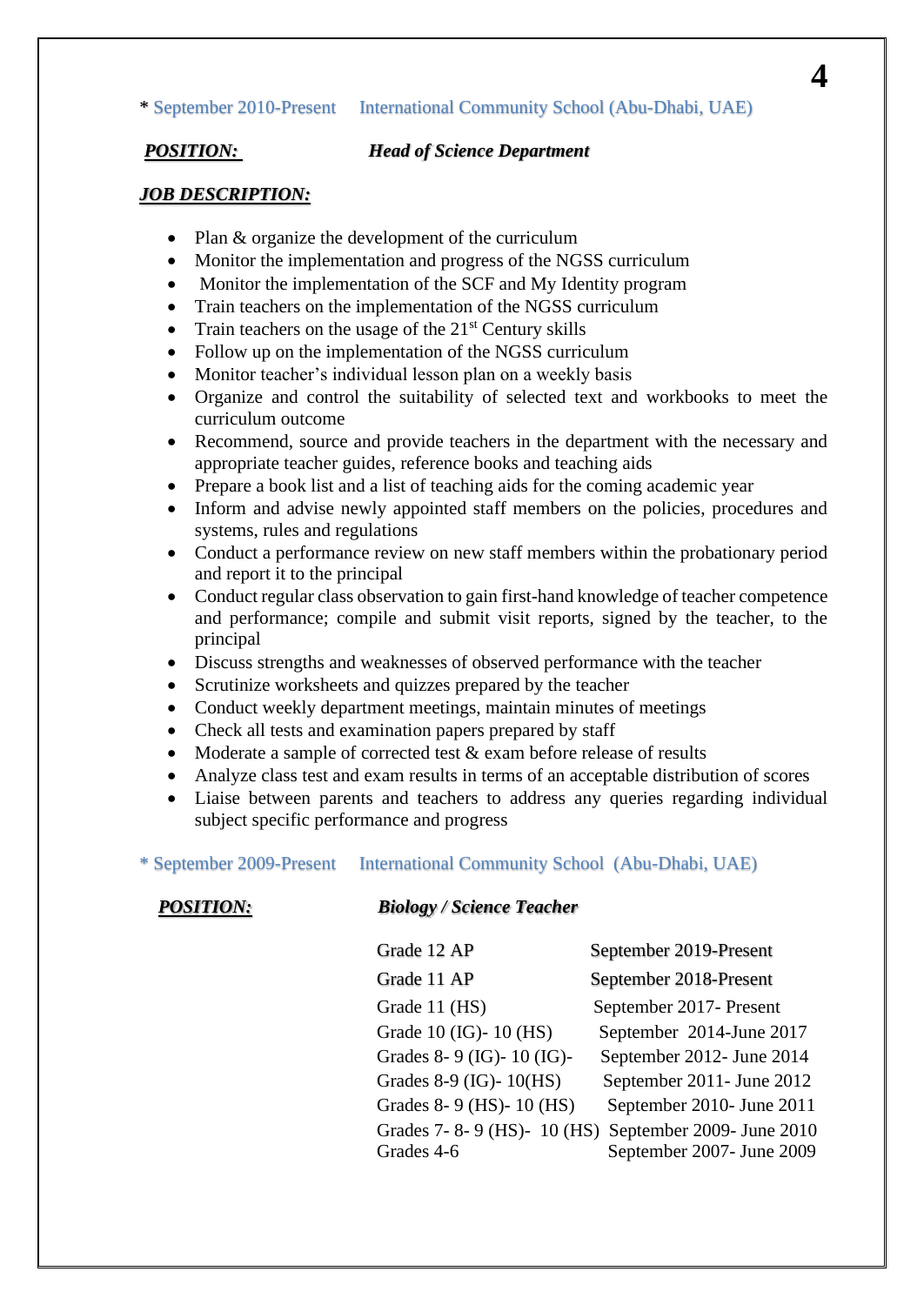### *JOB DESCRIPTION:*

- Teach and educate students according to the guidelines provided by the curriculum framework as per ADEC rules and regulations to enhance the student skills &knowledge
- Teach and educate students according to the educational needs, abilities and attainment potential of individual students entrusted to his/her care by the supervisor.
- Attend other scheduled school activities such as assemblies, workshops, seminars and meetings as required in fulfillment of school and ministerial requirements
- Perform substitution and other non-teaching duties in and around the school according to the scheduled roster of teacher duties.
- Assist at all times with the maintenance of the school discipline and the smooth running and movement of class throughout the school.
- Maintain high standard of class discipline in order to facilitate an environment conductive to teaching and learning.
- Record all instances of absence from class, late coming, abuse of school and personal property, failure to bring correct books to the lesson and any other transgression which impacts negatively on the teacher's ability to teach.
- Follow up on appropriate disciplinary measures to counteract such misdemeanors.
- Ensure that students are appropriately and constructively occupied with a learning activity at all times, including during substitution periods.
- Follow up on and maintain proper record of student work, including daily work, quizzes, tests and examinations.
- Prepare and submit typed test and examination papers with full mark schemes and rubric by due dates.
- Identify students who are struggling in a subject and advice the academic coordinator of such cases.
- Identify students who are achieving excellent in a subject and promote excellence through a programme of appropriate recognition and or reward.
- Maintain proper records of course marks for calculation of final results as well as compilation of descriptive remarks for report cards.
- Be fair and consistent in dealing with individual students and avoid any form of personal criticism or physical contact which may be deemed to culturally offensive, inappropriate or unacceptable.
- Maintain professional standards in all interactions with the parents in believingly the school parents mutual partnership
- Acknowledge and respect the professionalism of peers and assist peers and subject coordinators wherever necessary within a team spirit.